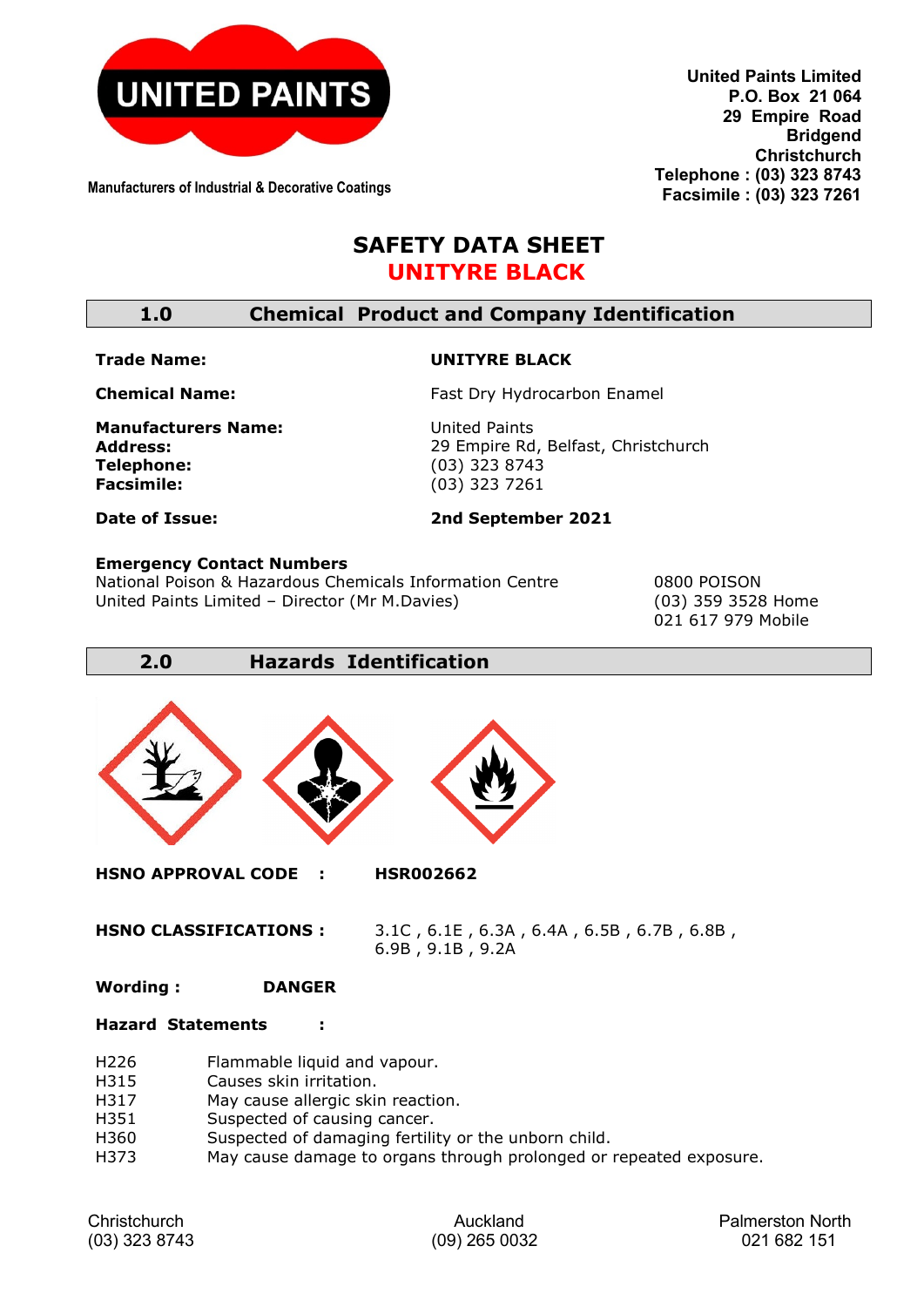- H401 Toxic to aquatic life.<br>H411 Toxic to aquatic life
- Toxic to aquatic life with long lasting effects.

#### **Prevention Statements :**

- P102 Keep out of the reach of children.
- P103 Read label before use.
- P201 Obtain special instructions before use.<br>P202 Do not handle until all safety precautic
- Do not handle until all safety precautions have been read and understood.
- P210 Keep away from heat, open flames, hot surfaces. No smoking.<br>P233 Keep container tightly closed.
- Keep container tightly closed.
- P240 Ground container and receiving equipment.
- P241 Use explosion proof electrical, ventilating, lighting equipment.<br>P242 Use non sparking tools.
- Use non sparking tools.
- P243 Take precautionary measures against static discharge.
- P260 Do not breathe vapours.<br>P264 Wash hands thoroughly.
- Wash hands thoroughly.
- P270 Do not eat, drink, or smoke when handling.<br>P273 Avoid release to the environment.
- P273 Avoid release to the environment.<br>P280 Wear protective gloves and eve pr
- Wear protective gloves and eye protection.
- P281 Use personal protective equipment if required.

#### **Response Statements :**

- P301 If medical advice is needed, have product container or label on hand.
- P301 + P310 IF SWALLOWED : Immediately call the POISON CENTRE or Doctor.
- P302 + P352 IF ON SKIN : Wash with plenty of water and soap.
- P312 Call the POISON CENTRE or Doctor if you feel unwell.
- P321 Specific treatment see section 4 for First Aid measures.<br>P361 Take off immediately all contaminated clothing.
- P361 Take off immediately all contaminated clothing.<br>P363 Wash contaminated clothing before re-use.
- Wash contaminated clothing before re-use.
- P304 + P340 IF INHALED remove to fresh air. Rest in comfortable position for breathing.
- P305 + P351 IF IN EYES rinse cautiously with water for several minutes.
- P337 + P313 If eye irritation persists get medical advice.
- P370 + P378 In case of fire, stop leak if it is safe to do so.
- P391 Collect spillage.

### **Storage Statements :**

- P403 + P235 Store in a well ventilated place.
- P405 Store locked up.

#### **Disposal Statements :**

P501 Dispose of product and containers in accordance with local regulation.

## **3.0 Composition / Information on Ingredients**

| <b>Ingredient</b>        | % By Weight | TLV (TWA)              |        |
|--------------------------|-------------|------------------------|--------|
| Toluene                  | 25-30%      | 188 mg/m <sup>3</sup>  | 50ppm  |
| SBS Hydrocarbon          | 25-30%      | 1600 mg/m <sup>3</sup> | 400ppm |
| Alkyd Resin              | 10-15%      |                        |        |
| <b>Hydrocarbon Resin</b> | 10-15%      |                        |        |
| Carbon Black             | $1 - 3%$    |                        |        |

Christchurch Auckland Palmerston North (03) 323 8743 (09) 265 0032 021 682 151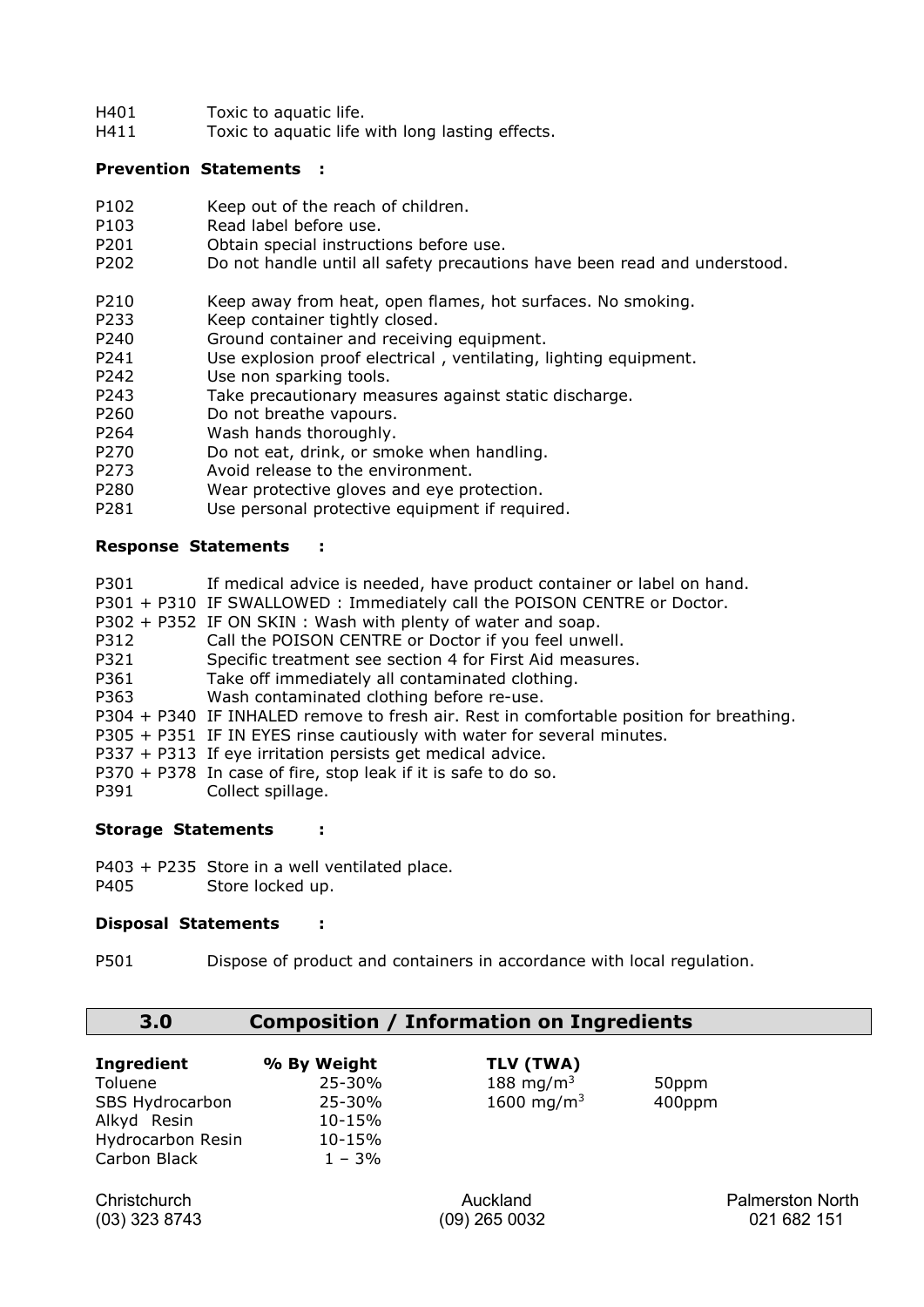|     | 4.0<br><b>First Aid Measures</b> |                                                                                                                                                                                                                                                                                                                     |
|-----|----------------------------------|---------------------------------------------------------------------------------------------------------------------------------------------------------------------------------------------------------------------------------------------------------------------------------------------------------------------|
| 4.1 | <b>Inhalation</b>                | Bring patient to fresh open air. If breathing difficult give<br>oxygen.                                                                                                                                                                                                                                             |
| 4.2 | <b>Skin Contact</b>              | Wash with soap and water. Remove and launder<br>contaminated clothing before reuse.                                                                                                                                                                                                                                 |
| 4.3 | <b>Eye Contact</b>               | Flush with water lifting lids occasionally. Seek medical<br>attention.                                                                                                                                                                                                                                              |
| 4.4 | <b>Ingestion</b>                 | Do not induce vomiting. Keep patient warm and quiet. Seek<br>medical attention immediately . Rinse mouth with water.                                                                                                                                                                                                |
| 4.5 | <b>First Aid Facilities</b>      | Eyewash and normal washroom facilities and consumerables.                                                                                                                                                                                                                                                           |
| 4.6 | <b>Notes to Doctor</b>           | Treat symptomatically. Aspiration is the main danger.<br>Enforce bed rest and observe carefully. Prophylactic<br>antibiotics useful. Observe for chemical pneumonitis.<br>Gasto-intestinal absorption is significant with hydrocarbon<br>solvents. For large ingestions cuffed endotracheal tube is<br>recommended. |

## **5.0 Fire Fighting Measures**

- **5.1 Flashpoint** 250C
- **5.2 Flammability Limit** 1.0 (Lower)

### **5.3 Extinguishing Media**

Foam , carbon dioxide , dry chemical .

### **5.4 Hazardous Composition Products**

May form toxic materials such as Carbon Monoxide and Carbon Dioxide.

### **5.5 Special Firefighting Procedures**

Call Fire Service and tell them of location and nature of hazard . Water or Foam may cause frothing that can be violent, especially if sprayed into containers of hot burning liquid. Self contained breathing apparatus with full face piece should be used.

Closed containers can be kept cool by water spray .

Make sure of adequate supplies of extinguishing material available .

### **5.6 Unusual fire and Explosion Hazards**

Vapours are heavier than air and may travel along ground and move by ventilation and ignite at a point far from the source. Sumps and drains should be checked for signs of accumulation .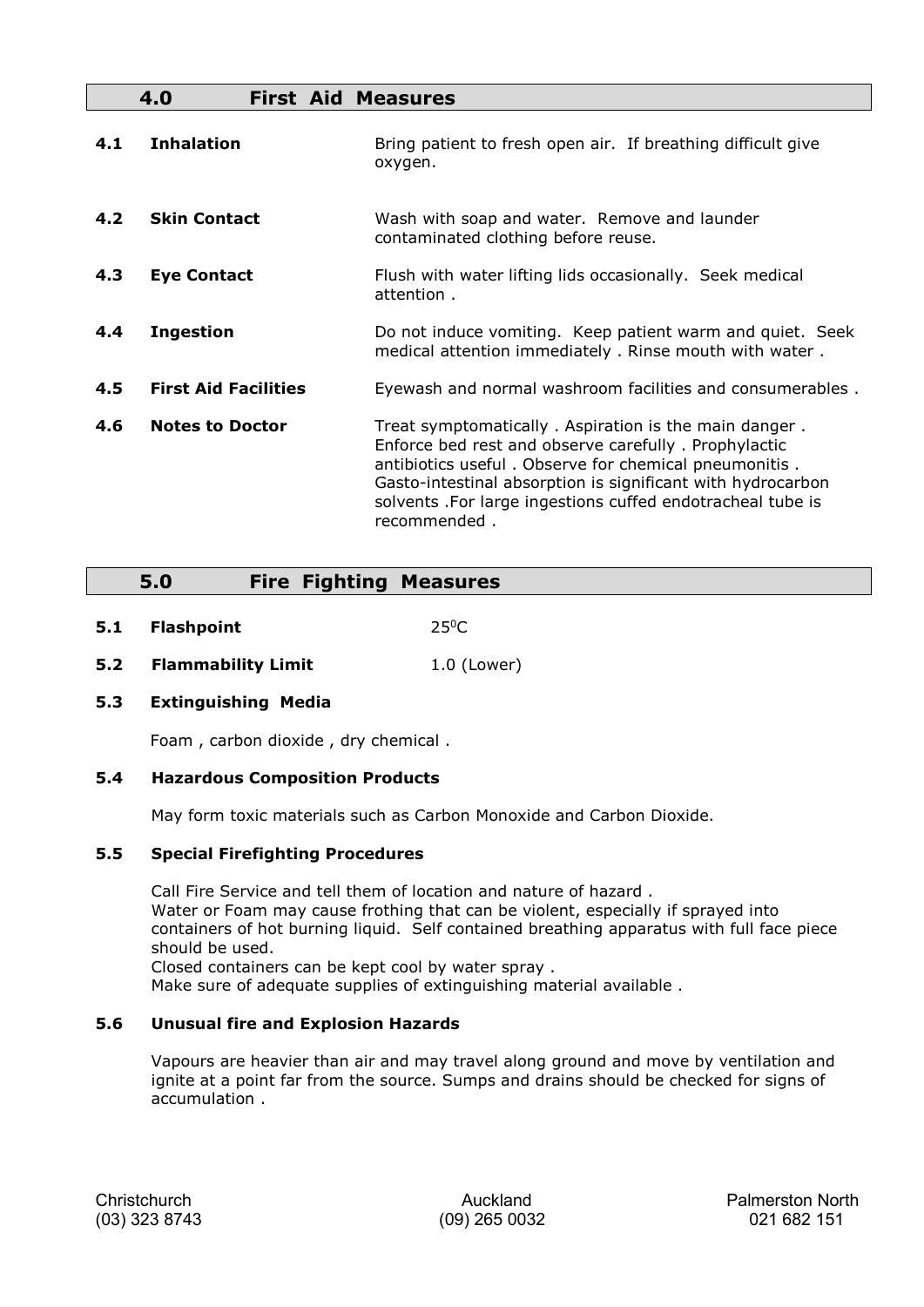### **5.7 Firefighting Personal Protective Equipment**

Full protective clothing and self contained breathing apparatus . Water rinse shower available .

|     | 6.0                 | <b>Accidental Release Measures</b>                                                                                                                                                                                                               |
|-----|---------------------|--------------------------------------------------------------------------------------------------------------------------------------------------------------------------------------------------------------------------------------------------|
| 6.1 | <b>Minor Spills</b> | Eliminate all sources of Ignition. Stop leak at source. Dyke<br>area of spillage. Absorb with sand or other absorbent inert<br>material.                                                                                                         |
| 6.2 | <b>Major Spills</b> | Clear are from all public and personnel.<br>Call fire service and advise on the nature of hazard.<br>Ensure spill is contained however if spill enters waterways<br>directly or through drains advise local environment protection<br>authority. |
| 6.2 | <b>Disposal</b>     | Destroy by controlled incineration by approved waste disposal<br>group or use an authorised disposal area.                                                                                                                                       |
|     | 7.0                 | <b>Handling and Storage</b>                                                                                                                                                                                                                      |
| 7.1 | <b>Handling</b>     | Use in well ventilated area away from any source of ignition.<br>Wear safety glasses, nitrile gloves, overalls, and approved<br>cartridge respirator when spraying.                                                                              |
| 7.2 | <b>Storage</b>      | Store in a cool, authorised room away from any source of<br>accidental ignition, or any oxidising agents.                                                                                                                                        |

## **8.0 Exposure Controls / Personal Protection**

### **8.1 Exposure Controls**

Contains > 30 % Aromatic Hydrocarbon solvent . Make sure level maintained below TLV of 50 ppm or provide personal protective equipment to suit .

### **8.2 Personal Protective Equipment**

| IXI | Vapour Respirator      |
|-----|------------------------|
|     | Splash Goggles         |
|     | Face Shield            |
| ΙXΙ | Gloves (Nitrile)       |
| ΙXΙ | <b>Synthetic Apron</b> |
| IXI | Vapour Respirator      |
|     | Dust Respirator        |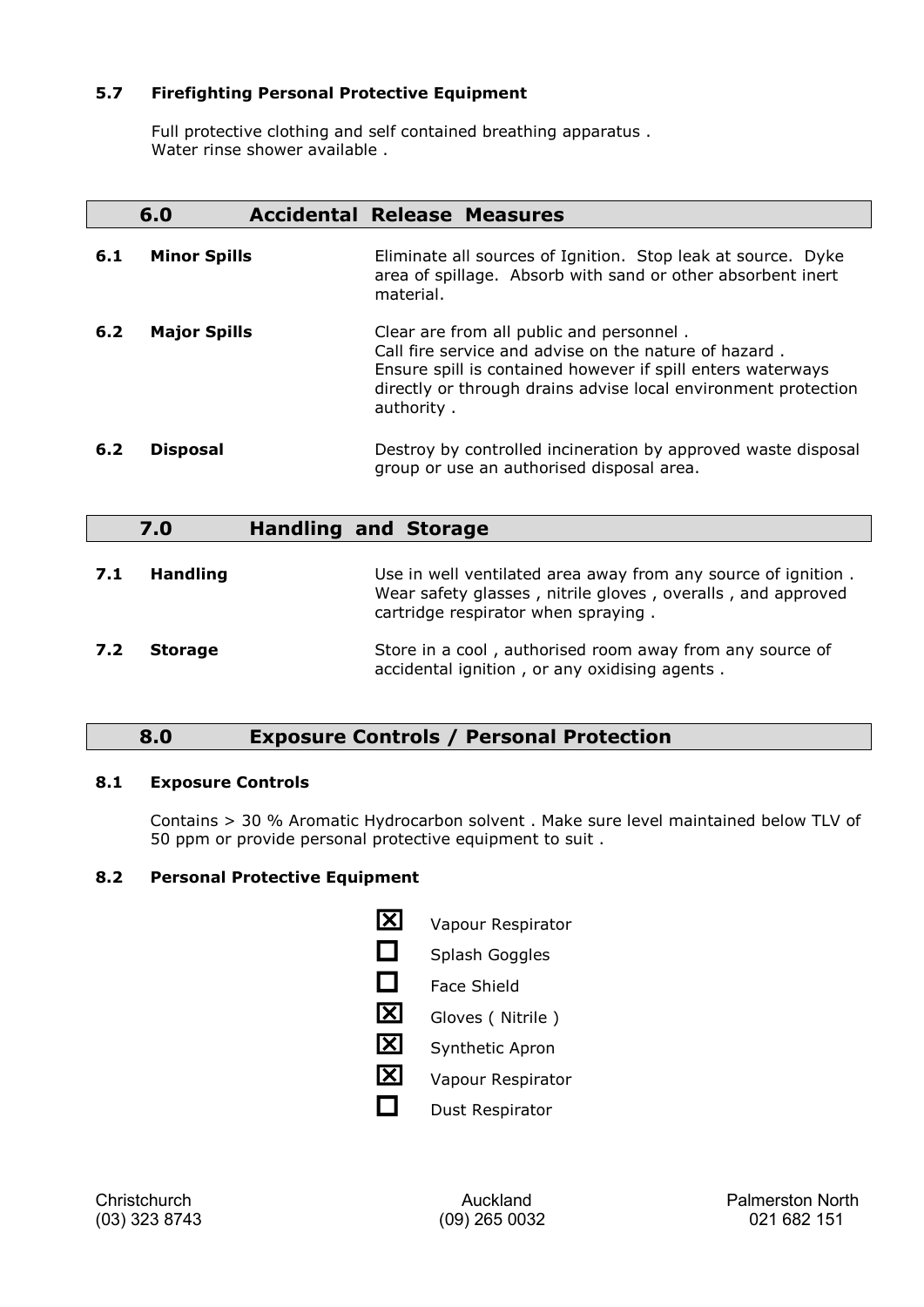## **9.0 Physical and Chemical Properties**

| 9.1  | <b>Appearance</b>          | Liquid              |
|------|----------------------------|---------------------|
| 9.2  | Odour                      | Hydrocarbon         |
| 9.3  | <b>Boiling Point</b>       | 110°-140°C          |
| 9.4  | <b>Flash Point</b>         | $25^{\circ}$ C      |
| 9.5  | <b>Solubility in Water</b> | None                |
| 9.6  | <b>Specific Gravity</b>    | 1.2                 |
| 9.7  | ph Value                   | Not applicable      |
| 9.8  | <b>Vapour Pressure</b>     | Not Available       |
| 9.9  | <b>Vapour Density</b>      | 3.3                 |
| 9.10 | <b>Evaporation Rate</b>    | 4 $(BA=1)$          |
| 9.11 | <b>Volatile Component</b>  | 66 %                |
| 9.12 | <b>Flammability</b>        | Flammable Liquid    |
| 9.13 | <b>Autoignition Temp</b>   | Not Established     |
| 9.14 | <b>Flammability Limits</b> | Lower 1.1 Upper 7.1 |

Coloured flammable liquid with a mild solvent odour , which does not mix with water but will form a thin layer on water surface.

### **10.0 Stability and Reactivity**

| 10.1 Chemical Stability<br>10.2 Conditions to Avoid<br>10.3 Materials to Avoid | Stable under normal conditions<br>Heat, Direct Sunlight, open flames or other ignition sources<br>Strong oxidising agents |
|--------------------------------------------------------------------------------|---------------------------------------------------------------------------------------------------------------------------|
| 10.4 Hazardous Decomp<br><b>Products</b>                                       | Carbon monoxide, Carbon dioxide, fumes                                                                                    |
| <b>10.5 Hazardous Reactions</b><br>10.6 Hazardous<br><b>Polymerization</b>     | May react with incompatible materials<br>Will not occur                                                                   |

### **11.0 Toxicological Information**

|  | 11.1 Acute Toxicity | No toxicology data available for this product |
|--|---------------------|-----------------------------------------------|
|--|---------------------|-----------------------------------------------|

| <b>Swallowed</b>       | Harmful. Ingestion of this material may irritate the gastric    |
|------------------------|-----------------------------------------------------------------|
|                        | tract and cause nausea and vomiting.                            |
| <b>Eye Contact</b>     | May cause eye irritation, stinging, redness and blurred vision. |
| <b>Skin Contact</b>    | May cause itching, redness and irritation                       |
| <b>Chronic Effects</b> | Prolonged contact with skin may cause dermatitis.               |
|                        | 11.2 Health Effects                                             |

## **12.0 Ecological Information**

| 12.1 Ecotoxicity | No ecological data is available for this product. |
|------------------|---------------------------------------------------|
|                  |                                                   |

- 12.2 **Persistance /** Not readily biodegradable . **Degradability**
- **12.3 Mobility Air** Slow loss by evaporation **Water** Product spreads on surface of water .

(09) 265 0032

Christchurch Auckland Palmerston North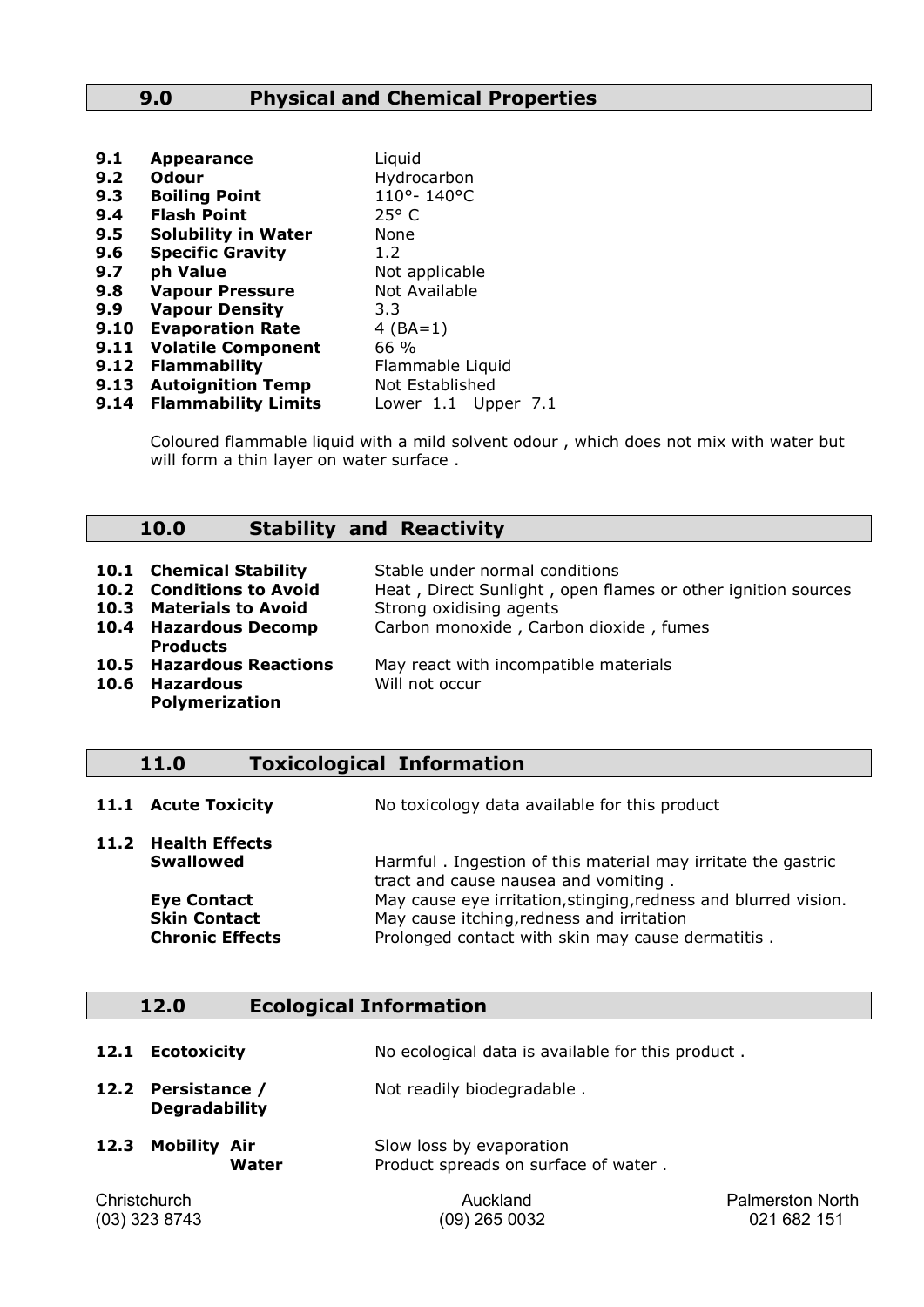| 12.4 Enviro Protection         | Avoid contaminating waterways, soil, drains and sewers.                                                                                          |
|--------------------------------|--------------------------------------------------------------------------------------------------------------------------------------------------|
| 13.0                           | <b>Disposal Considerations</b>                                                                                                                   |
| 13.1 Liquid<br>13.2 Containers | Dispose of waste through an approved facility.<br>Dispose of containers through metal recycler once empty<br>containers have dried and hardened. |

| 14.0                      |                             | <b>Transport Regulations</b>      |
|---------------------------|-----------------------------|-----------------------------------|
| <b>Labelling Required</b> |                             | FLAMMABLE LIQUID<br>Red Diamond 3 |
| <b>UNDG</b>               |                             |                                   |
|                           | <b>U N Number</b>           | 1263                              |
|                           | <b>Proper Shipping Name</b> | Paint                             |
|                           | <b>D G Class</b>            | 3                                 |
|                           | <b>Hazchem Code</b>         | 3 Y                               |
|                           | <b>Packing Group</b>        | III                               |
| <b>IMDG (Maritime)</b>    |                             |                                   |
|                           | <b>IMDG Class</b>           | 3                                 |
|                           | <b>UN Number</b>            | 1263                              |
|                           | <b>EMS Number</b>           | $F-E$ , $S-E$                     |
|                           | <b>IMDG Subrisk</b>         | None                              |
|                           | <b>Packing Group</b>        | III                               |
|                           | <b>Special Provisions</b>   | 163 223 944 955                   |
|                           | <b>Marine Pollutant</b>     | Not Determined                    |
|                           |                             |                                   |

This material is classified as a clas 3 – Flammable Liquid according to NZS 5433 : 1999 Transport of Dangerous Goods on Land . This material must not be loaded in the same freight container or the same vehicle with :

| Exposives<br><b>Flammable Gases</b><br><b>Toxic Gases</b><br>Spontaneously Combustible Substances<br>Oxidising substances<br><b>Organic Peroxides</b> |
|-------------------------------------------------------------------------------------------------------------------------------------------------------|
| Radioactive materials unless specifically exempted                                                                                                    |
|                                                                                                                                                       |

Must not be loaded in the same freight container , but can be in the same vehicle if separated hotizontally by a distance of 3 metes :

| Christchurch  | Auckland        | <b>Palmerston North</b> |
|---------------|-----------------|-------------------------|
| (03) 323 8743 | $(09)$ 265 0032 | 021 682 151             |